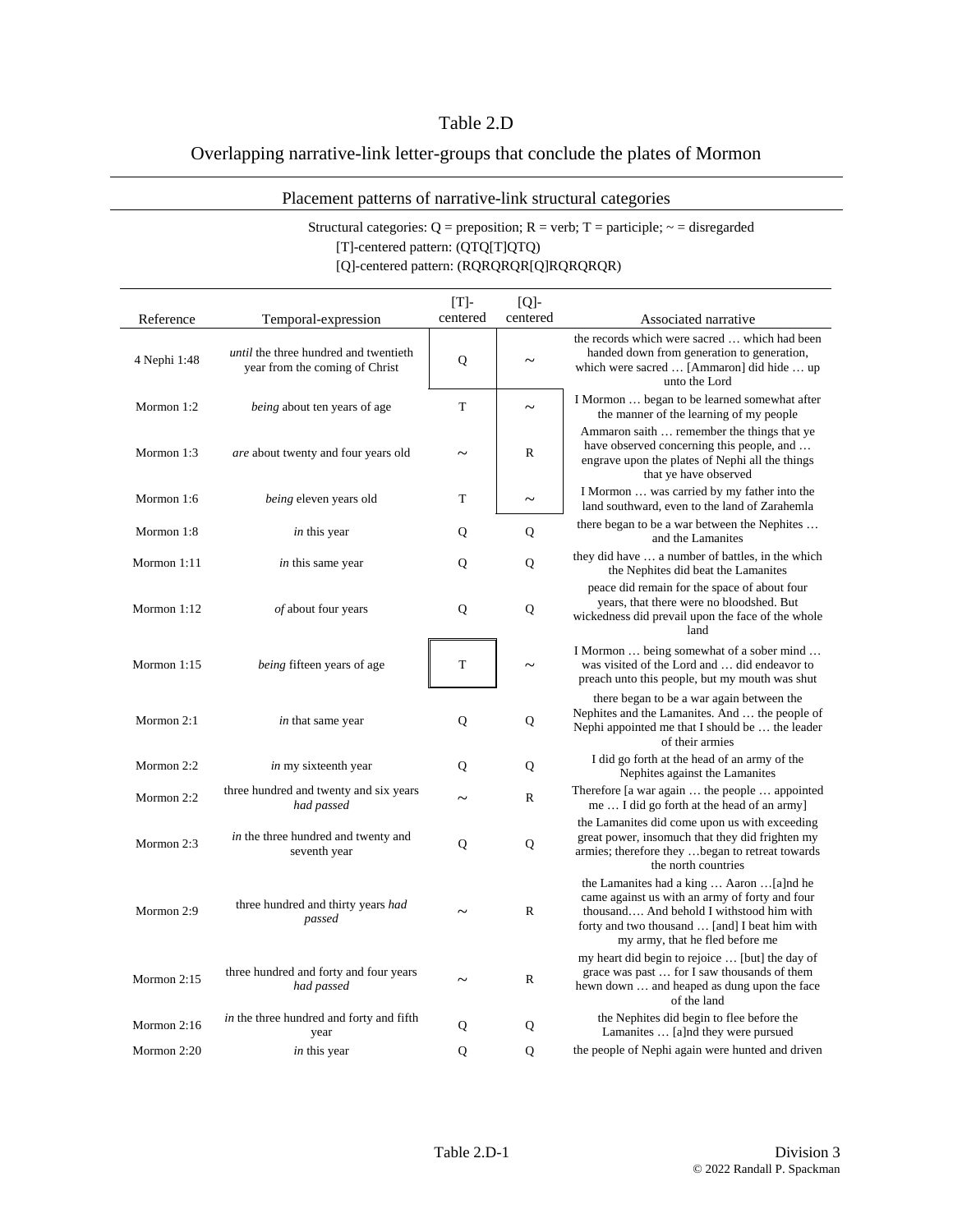| Reference   | Temporal-expression                                                      | $[T]$ -<br>centered | $[Q]$ -<br>centered | Associated narrative                                                                                                                                                                                                                                                                                     |
|-------------|--------------------------------------------------------------------------|---------------------|---------------------|----------------------------------------------------------------------------------------------------------------------------------------------------------------------------------------------------------------------------------------------------------------------------------------------------------|
| Mormon 2:22 | in the three hundred and forty and sixth<br>year                         | Q                   | Q                   | [the Lamanites] began to come upon us again.<br>And  I did speak unto my people and did urge<br>them with great energy  and  they did not<br>flee  but did stand with boldness  [and] they<br>did flee from before us                                                                                    |
| Mormon 2:28 | the three hundred and forty and ninth<br>year had passed                 |                     | R                   | we did go forth against the Lamanites and the<br>robbers of Gaddianton until we had again taken<br>possession of the lands of our inheritance                                                                                                                                                            |
| Mormon 2:28 | in the three hundred and fiftieth year                                   | Q                   | Q                   | we made a treaty with the Lamanites and the<br>robbers of Gaddianton, in the which we did get<br>the lands of our inheritance divided                                                                                                                                                                    |
| Mormon 3:1  | ten years more had passed                                                | $\tilde{}$          | $\mathbb{R}$        | the Lamanites did not come to battle until                                                                                                                                                                                                                                                               |
| Mormon 3:4  | this tenth year had passed                                               |                     | R                   | after  the king of the Lamanites sent an epistle<br>unto me  they were preparing to come again to<br>battle  [a]nd I did cause my people that they<br>should gather  and fortify against them with all<br>our force                                                                                      |
| Mormon 3:4  | <i>making</i> three hundred and sixty<br>years from the coming of Christ | T                   | ~                   | after this tenth year had passed                                                                                                                                                                                                                                                                         |
| Mormon 3:7  | in the three hundred and sixty and first<br>year                         | Q                   | Q                   | the Lamanites did come  to battle against us                                                                                                                                                                                                                                                             |
| Mormon 3:7  | in that year                                                             | Q                   | Q                   | we did beat them, insomuch that they did return to<br>their own lands again                                                                                                                                                                                                                              |
| Mormon 3:8  | in the three hundred and sixty and<br>second year                        | Q                   | Q                   | they did come down again to battle  [a]nd we<br>did beat them again  I Mormon did utterly<br>refuse from this time forth to be a commander and<br>a leader of this people because of their<br>wickedness and abomination                                                                                 |
| Mormon 4:1  | in the three hundred and sixty and third<br>year                         | Q                   | Q                   | the Nephites did go up with their armies to battle<br>[and] were driven back  [and] the Lamanites<br>did slay many of the Nephites and did take<br>many prisoners                                                                                                                                        |
| Mormon 4:7  | in the three hundred and sixty and<br>fourth year                        | Q                   | Q                   | the Lamanites did come against the city Teancum<br>[and] they were repulsed and driven back<br>[and] the Nephites  went forth in their own<br>might and took possession again of the city<br>Desolation  and there had been thousands slain<br>on both sides                                             |
| Mormon 4:10 | the three hundred and sixty and sixth<br>year had passed                 |                     | $\mathbb{R}$        | [after]  the Lamanites came again upon the<br>Nephites to battle  [a]nd yet the Nephites<br>repented not of the evil which they had done                                                                                                                                                                 |
| Mormon 4:15 | in the three hundred and sixty and<br>seventh year                       | Q                   | Q                   | the Nephites being angry because the Lamanites<br>had sacrificed their women and their children<br>they did beat again the Lamanites and drive them<br>out of their lands                                                                                                                                |
| Mormon 4:16 | until the three hundred and seventy and<br>fifth year                    | Q                   | Q                   | the Lamanites did not come again against the<br>Nephites                                                                                                                                                                                                                                                 |
| Mormon 4:17 | in this year                                                             | Q                   | Q                   | [the Lamanites] did come down against the<br>Nephites with all their powers, and they were not<br>numbered because of the greatness of their<br>number. And from this time forth did the Nephites<br>gain no power over the Lamanites, but began to<br>be swept off by them even as a dew before the sun |
| Mormon 5:5  | three hundred and seventy and nine<br>years <i>passed</i>                |                     | R                   | whatsoever lands we had passed by and the<br>inhabitants thereof were not gathered in were<br>destroyed by the Lamanites; and their towns and<br>villages and cities were burned with fire                                                                                                               |
| Mormon 5:6  | in the three hundred and eightieth year                                  | Q                   | Q                   | the Lamanites did come again against us to battle<br>[a]nd we did stand against them boldly. But it<br>was all in vain, for so great were their numbers<br>that we did again take to flight                                                                                                              |